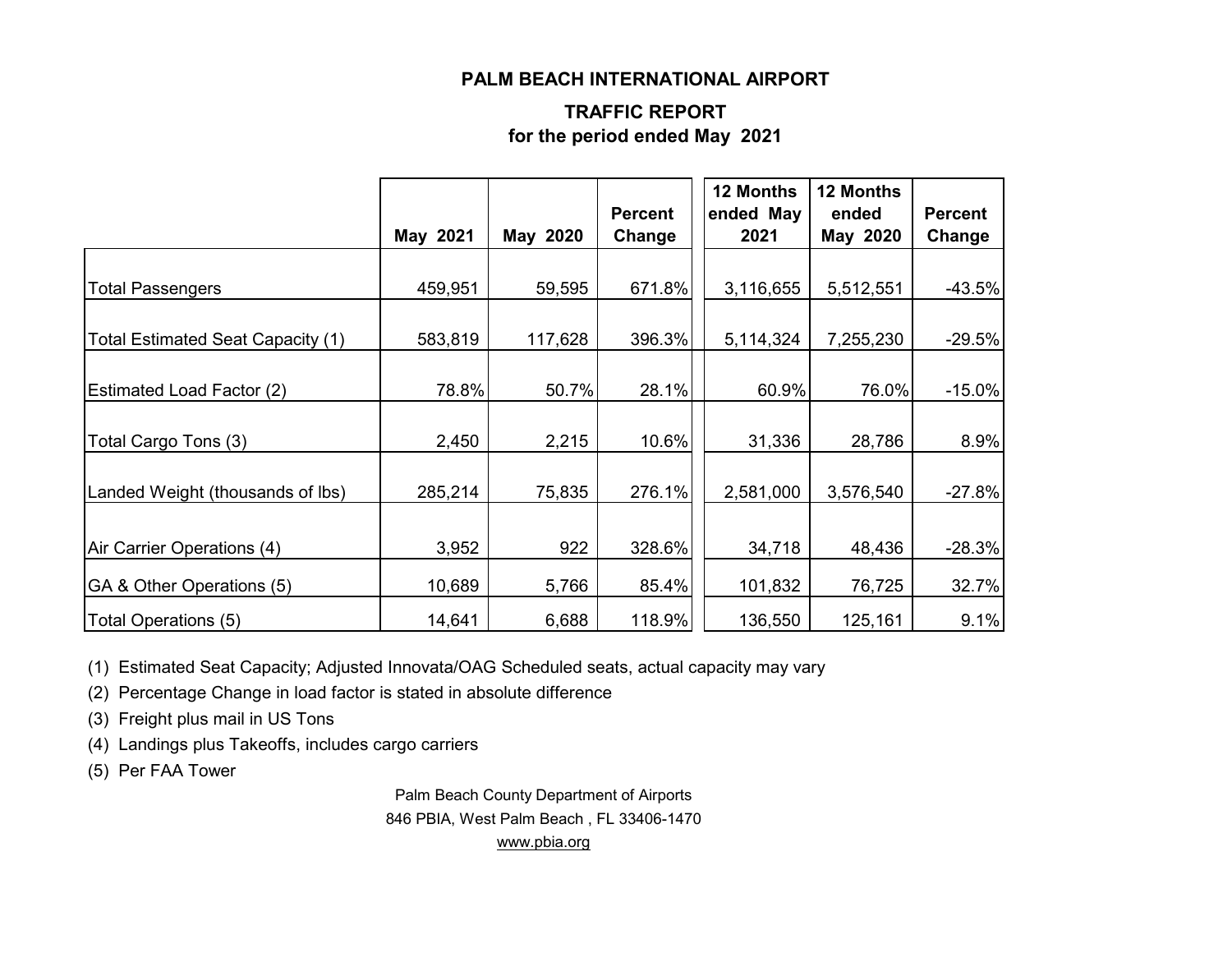# **PALM BEACH INTERNATIONAL AIRPORT**

# **ENPLANEMENT TRAFFIC REPORT for the period ended May 2021**

# **Airline Percentage of Market**

|                                  | May 2021   |          | 12 Months ended<br><b>May 2021</b> |               |
|----------------------------------|------------|----------|------------------------------------|---------------|
|                                  | Enplaned   | Market   | <b>Enplaned</b>                    | <b>Market</b> |
|                                  | Passengers | Share    | Passengers                         | Share         |
|                                  |            |          |                                    |               |
| <b>Total Enplaned Passengers</b> | 240,580    | 100.00%  | 1,563,782                          | 100.00%       |
| <b>American Airlines</b>         | 56,779     | 23.60%   | 427,822                            | 27.36%        |
| JetBlue Airways                  | 56,464     | 23.47%   | 357,176                            | 22.84%        |
| Delta Air Lines                  | 54,122     | 22.50%   | 323,179                            | 20.67%        |
| United                           | 37,802     | 15.71%   | 195,810                            | 12.52%        |
| <b>Southwest Airlines</b>        | 21,742     | 9.04%    | 150,104                            | 9.60%         |
| <b>Frontier Airlines</b>         | 4,498      | 1.87%    | 40,270                             | 2.58%         |
| <b>Spirit Airlines</b>           | 4,306      | 1.79%    | 28,657                             | 1.83%         |
| Allegiant Air, LLC               | 4,166      | 1.73%    | 37,510                             | 2.40%         |
| <b>Bahamasair</b>                | 545        | 0.23%    | 1,742                              | 0.11%         |
| Sun Country, Inc. a Minnesota    | 156        | 0.06%    | 1,005                              | 0.06%         |
| <b>Swift Air</b>                 |            | 0.00%    | 297                                | 0.02%         |
| Air Canada                       |            | $0.00\%$ | 210                                | 0.01%         |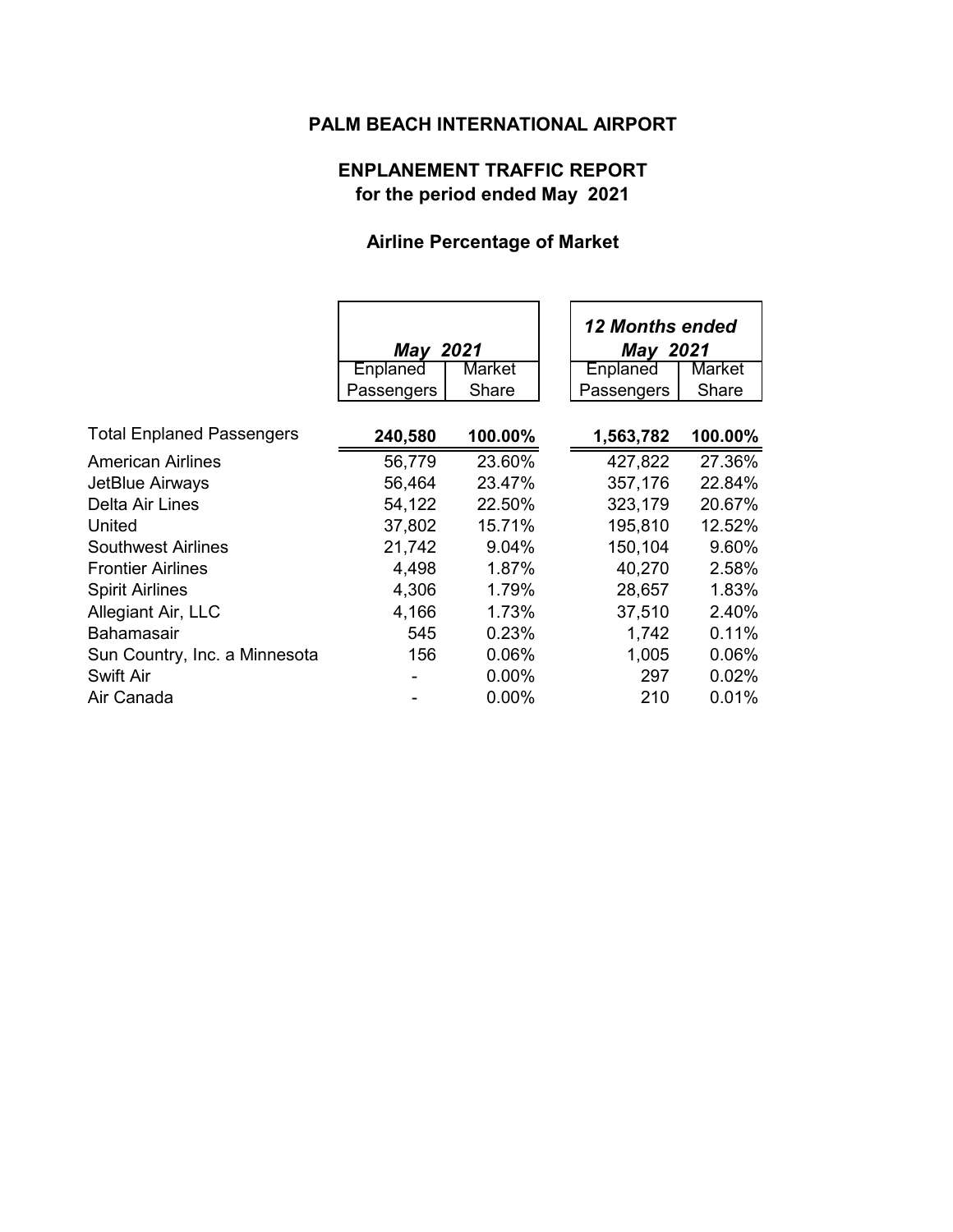## **PALM BEACH INTERNATIONAL AIRPORT**

# **TRAFFIC REPORT for the period ended May 2021**

# **Change in Enplanements by Airline**

|                                  | <b>May 2021</b><br>Enplaned | May 2020<br>Enplaned | <b>Change in Month to</b><br><b>Month enplanements</b> | Percentage |
|----------------------------------|-----------------------------|----------------------|--------------------------------------------------------|------------|
|                                  | Passengers                  | Passengers           | Change                                                 | Change     |
| <b>Total Enplaned Passengers</b> | 240,580                     | 31,219               | 209,361                                                | 670.6%     |
| <b>American Airlines</b>         | 56,779                      | 15,077               | 41,702                                                 | 276.6%     |
| JetBlue Airways                  | 56,464                      | 3,525                | 52,939                                                 | 1501.8%    |
| Delta Air Lines                  | 54,122                      | 4,346                | 49,776                                                 | 1145.3%    |
| United                           | 37,802                      | 1,825                | 35,977                                                 | 1971.3%    |
| <b>Southwest Airlines</b>        | 21,742                      | 4,404                | 17,338                                                 | 393.7%     |
| <b>Frontier Airlines</b>         | 4,498                       | 1,008                | 3,490                                                  | 346.2%     |
| <b>Spirit Airlines</b>           | 4,306                       |                      | 4,306                                                  | n/a        |
| Allegiant Air, LLC               | 4,166                       | 1,034                | 3,132                                                  | 302.9%     |
| <b>Bahamasair</b>                | 545                         |                      | 545                                                    | n/a        |
| Sun Country, Inc. a Minnesota    | 156                         |                      | 156                                                    | n/a        |